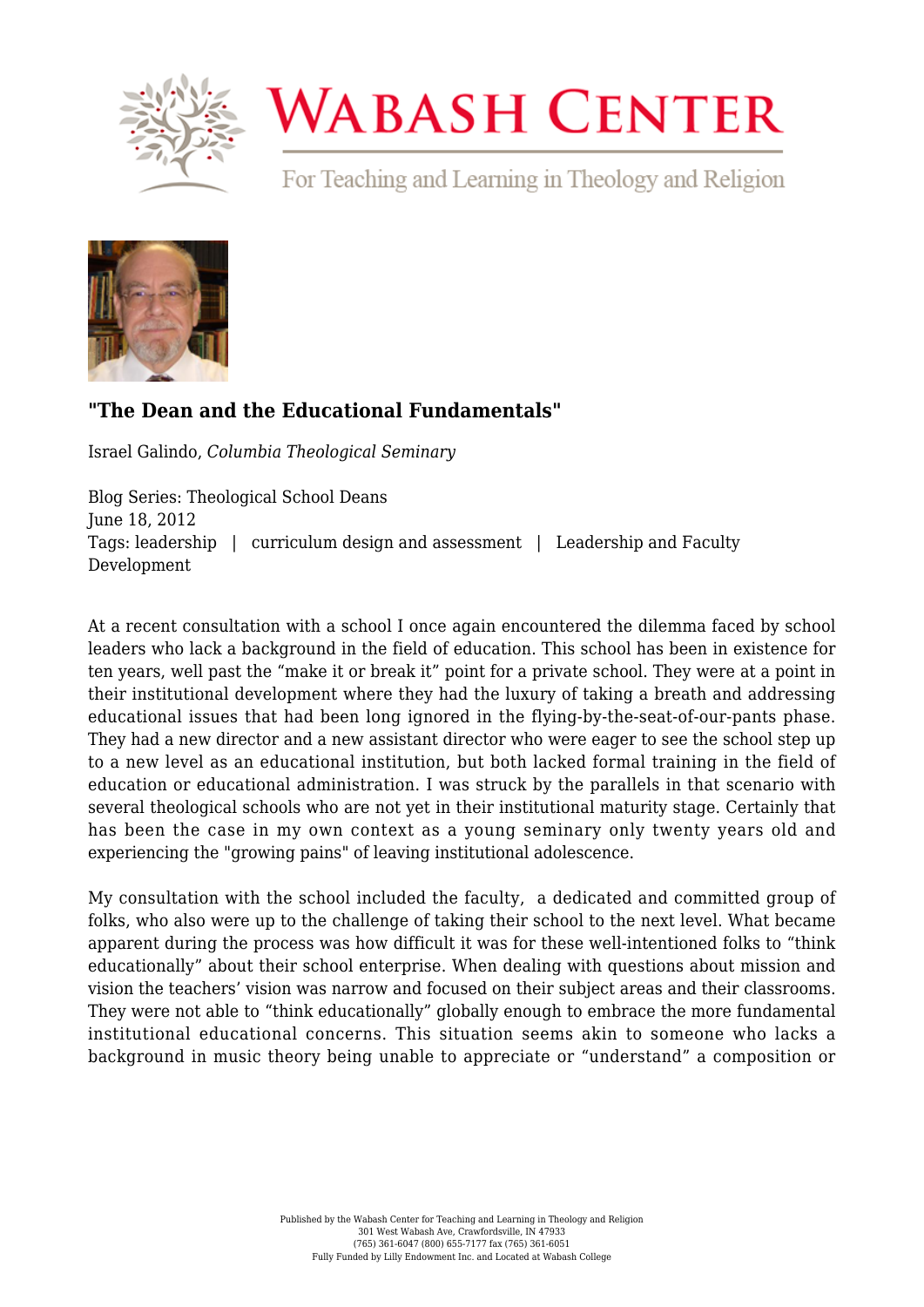performance beyond a certain level. Or, it's like the limitations faced by someone not trained as an engineer in solving certain problems. When you don't have the language or the basic concepts you don't know how to frame the right questions. Inevitably, what happens is that people go with what they know, frame the issue or problem from that perspective, and then try to address the problem by means that do no actually solve the problem.

Educational issues must be addressed through educational categories. If the problems are educational then the questions asked must be educational ones, using educational concepts, and the solutions tried must be educational ones. The administrators at the school were caught between the pragmatic realities of the institutional infrastructure and organization and lacked the language and tools to "think educationally" about the mission of the school. In other words, neither group was able to ask the educational questions that would help them make educational decisions about the direction their wanted to go with the curriculum, or the programs they wanted to offer. The best they could do was articulate general comments (we want to be the best school in the area; we want to be known as a quality school that attracts quality students; we want to prepare our students for life and work in the 21st century, and we want to set our students on fire (that last, presumably a metaphor and not literally). Here are some of the basic educational questions that can yield educational answers to addressing educational concerns:

- What philosophy of education will inform our school's enterprise? (e.g., Perennialism, Constructivism)
- What principles of learning should we use? (e.g., Discovery learning, direct instruction)
- What should be the major sources of knowledge? (e.g., textbooks, experience, experimentation, teacher's authority and expertise)
- What model of learning will we use? (e.g., specialized or generalized?)
- What guiding metaphors will we use for the curriculum? (e.g., Kindergarten, factory, community, schooling)
- What curricular approach will we use? (e.g., curriculum as praxis, product, or process?)
- What curricular design model will we use for the curriculum? (e.g., Dick & Carey, Gerlach-Ely, Hannafin Peck, Kemp, Knirk & Gustafson, Tripp & Bichelmeyer, Indiana, etc.)
- How will we assess that our students have learned? (e.g., standardized tests, normreferenced, criterion-referenced, developmental, mastery, understanding, application, demonstration)

These questions consist of the "fundamentals" of any educational enterprise.Deans who lead theological schools must provide informed educational expertise to their institutions.Working at reachin clarity and consensus about these "fundamentals" will lead to effectiveness in teaching and learning.